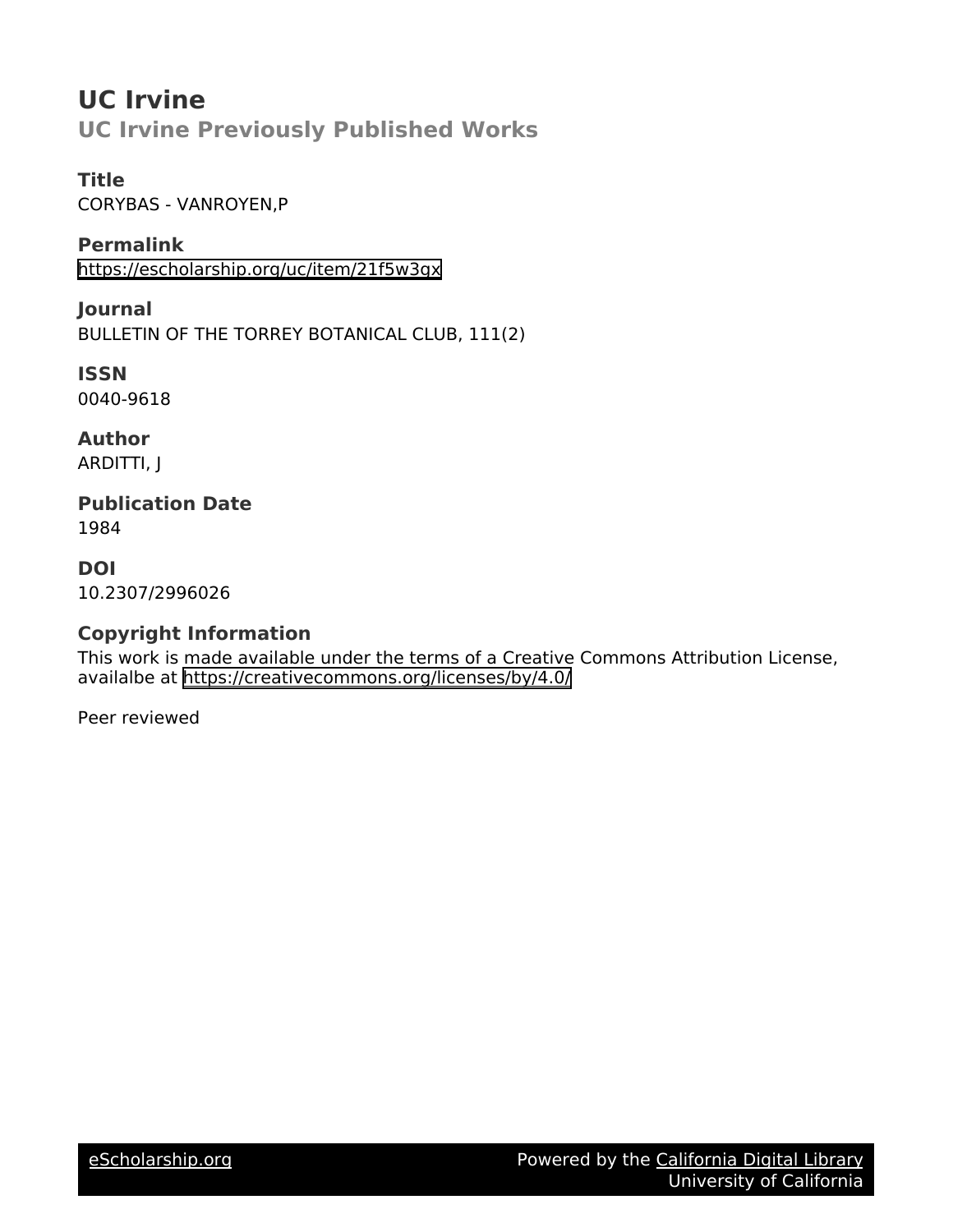## BOOK REVIEWS

Sidney Parkinson, Artist of Cook's Endeavour Voyage. Ed. by D. V. Carr. xv + 300 pages, illustrated, bibliography, and index. British Museum (Natural History) in association with University of Hawaii Press, Honolulu. 1984. \$45.00.

It is only now, slightly more than 200 years after the event, that we are coming into a position to properly appreciate the accomplishments of the eighteenth century explorers of the Pacific regions. During the course of the first Cook expedition some 952 drawings of plants were made but, owing to human perversity and untimely deaths, were never published although some 740 plates were ready for printing as early as 1785. Luckily Alecto Historical Editions of London began publication of the *Banks' Florilegium* in 1981; a project still being carried on at this date, and which will shortly give us a complete view of the genera and species then discovered.

Aside from the inherently interesting biographical and anecdotal materials relating to Parkinson, such as his indefatigable energy, his ability to cope with cramped conditions (85 people in a space only 98 feet long by 30 feet wide), and his persistence in the face of insects that devoured his colors almost as fast as he applied them, there are matters of considerable importance to taxonomists. For instance many of the plant names assigned by Daniel Solander were left unpublished or ignored (much the same fate as befell those of Rafinesque), and his provisional designations were left to stand without being followed up as he had intended and indicated. There is, for example, an *Ipomoea* to which no specific name has been given even as yet. The botany of the *Endeavour* voyage is still, to a considerable extent, *lerra incognita* to many students of the floras of the South Pacific and Australia.

There is much more presented in this book than the title indicates, for in addition to botanical data about Madeira, Brazil, Tierra del Fuego, Tahiti, New Zealand, Australia, and Java, there is a wealth of zoological material, together with items of ethnographic and technological interest. Most important, however, is the generous supply of well annotated illustrations, 286 of them, from the British Museum (Natural History), and the British Library. Many of these are reproduced in full color directly from Parkinson's original drawings, and are generally arranged in systematic order according to Bentham and Hooker's *Genera Plantarum,* 1862–1883. Each of the ten sections that comprise the book was written by an expert in that particular area, and the sum equals a new insight into a partially unexplored page of botanical history. In view of the fact that relatively few botanists will ever have the leisure to examine the originals, nor be able to afford the necessarily expensive set of reproductions, this work offers an acceptable digest of the riches to be found in *Banhs' Florilegium.* And in an era of astronomical book prices \$45 is a rather modest price to pay for a volume of high quality brimming over with matter of scientific and historical interest of the first order.-FRANK *J. AN-*DERSON, Hon. Curator of Rare Books and Manuscripts, New York Botanical Garden, Bronx, N.Y. 10458.

Corybas. By P. Van Royen. 175 pages, 49 figures. *].* Cramer, Vaduz, West Germany. DM 100

A number of years ago I walked up Mount Salak near Bogar, Indonesia in the company of colleagues and students from the famed Bogor Botanical Gardens and Dr. Charles Lamoureux of the University of Hawaii. Along the way we saw several orchid species, some well known and others more obscure. None of the flowers we saw were more attractive than those on a *Cor*ybas plant. The plant was hidden under a bush and I would have missed it if it were not for the fact that we sat down to rest near by. On seeing it I started to crawl under the bush for a closer look but was stopped by my Indonesian friends with the